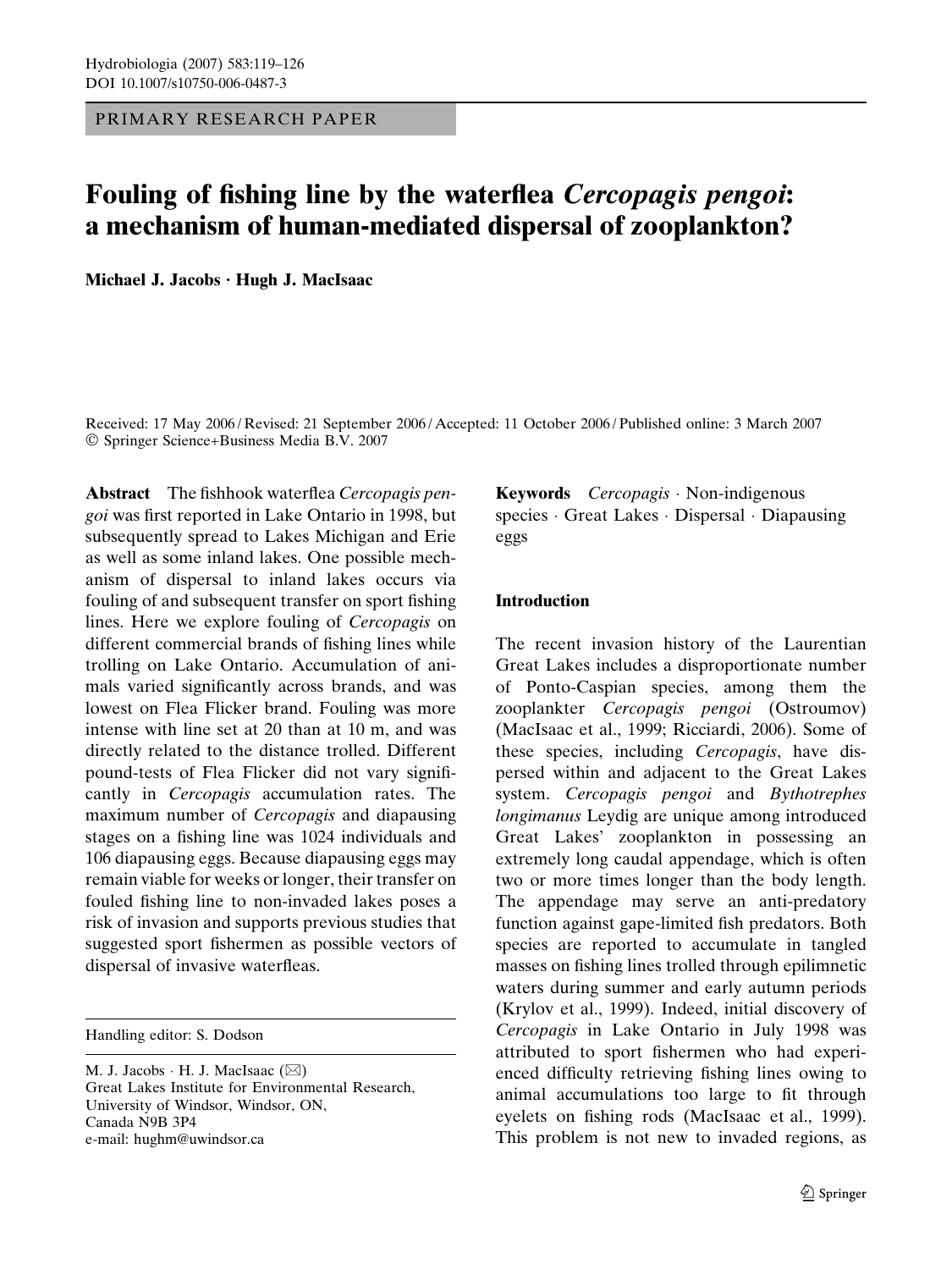fishing artisans in the native region of the Black Sea refer to the species as 'frost' owing to its tendency to accumulate on gill nets (H. MacIsaac, pers. observ.).

A key life-history characteristic of both C. pengoi and B. longimanus that potentially facilitates their dispersal to new lakes is the ability to produce diapausing eggs that remain viable after periods of dormancy. Diapausing eggs are resistant to adverse environmental conditions, including desiccation and passage through fish digestive tracts and exposure to salt water (Jarnagin et al., 2004; Branstrator et al., 2005). Diapausing stages are produced by these species when reproduction switches from the typical parthenogenetic mode to sexual generation, usually but not exclusively in mid- to latesummer (MacIsaac et al., 1998). For example, timing of the appearance of females carrying diapausing eggs was similar in Lake Michigan and the Caspian Sea, in both cases occurring in autumn as water temperature declined (Charlebois et al., 2001). Some workers have suggested that invasive waterfleas alter their reproductive behavior during the initial years of an invasion, leading to prolonged production of diapausing eggs, thereby enhancing the probability of establishment (Ketelaars et al., 1995).

Both Cercopagis and Bythotrephes were probably introduced to the Great Lakes via ballast water transfer, a principal vector that has transferred a variety of species to the system (e.g., Ricciardi, 2006). Cercopagis possesses moderate salinity tolerance (up to  $\sim$ 8 ppt), and thus could potentially survive alive in ballast tanks flushed with salt water, although entry as diapausing eggs would seem more likely. Once established in Lake Ontario, inter-lake transfer of ballast water almost certainly was responsible for its introduction to Lake Michigan. MacIsaac et al. (2004) stated that Bythotrephes diapausing eggs fouled on fishing gear or other submerged materials could subsequently detach and hatch in previously non-invaded lakes if the same contaminated equipment were used, and Drake (2004) suggested that Bythotrephes invasions could occur with as few as 1–8 transferred individuals. Owing to similarities in life histories between the species, the same dispersal mechanisms may be available

to Cercopagis. To date, however, no experimental tests have been conducted to examine the fouling characteristics of either of these species on fishing lines used by sport fishermen.

In this study, we experimentally examined the propensity for Cercopagis to foul fishing lines in Lake Ontario. First, we investigated fouling on four different commercial brands of fishing lines trolled at each of two depths. We also explored the relationship between distance trolled and number of waterfleas accumulated on one brand of monofilament (Flea Flicker). Finally, we examined whether fouling intensity was related to characteristics (e.g., thickness) of the line by using different tests of the same commercial brand of microfilament braided line (Spectra PowerPro Line).

## Materials and methods

Experiments were designed to explore Cercopagis fouling of fishing line in relation to distance and depth trolled, and whether fouling differed for four different brands and different tests of a single brand of line in western Lake Ontario, approximately 1–2 km from Burlington, Ontario. Lines were set out four at a time as the boat moved at a speed of  $\sim$ 5 km/h. Trolling distance and boat speed were estimated using a hand-held GPS unit (GlobalMap 10). The lines were evenly spaced about the rear of the boat using fishing rods to minimize the chance of line entanglement and were rotated every trial to avoid possible bias from the lines being too close to the motor. To ensure the lines stayed relatively deep in the water, a single 5 ounce (141 g) weight was attached to the end of each line prior to trolling. After a trolling distance of 1 km, the boat was stopped and all lines were reeled in by hand, with fouled sections carefully excised and preserved in 95% ethanol until samples were processed. At the end of each trial, a vertical plankton haul was taken using a  $50$ -cm mouth,  $50$ - $\mu$ m mesh size plankton net to measure the density of Cercopagis in the water column; depth of hauls were 10 or 20 m, corresponding to the depth lines had been set in the experiment. Zooplankton was preserved as per fishing line samples. In the labora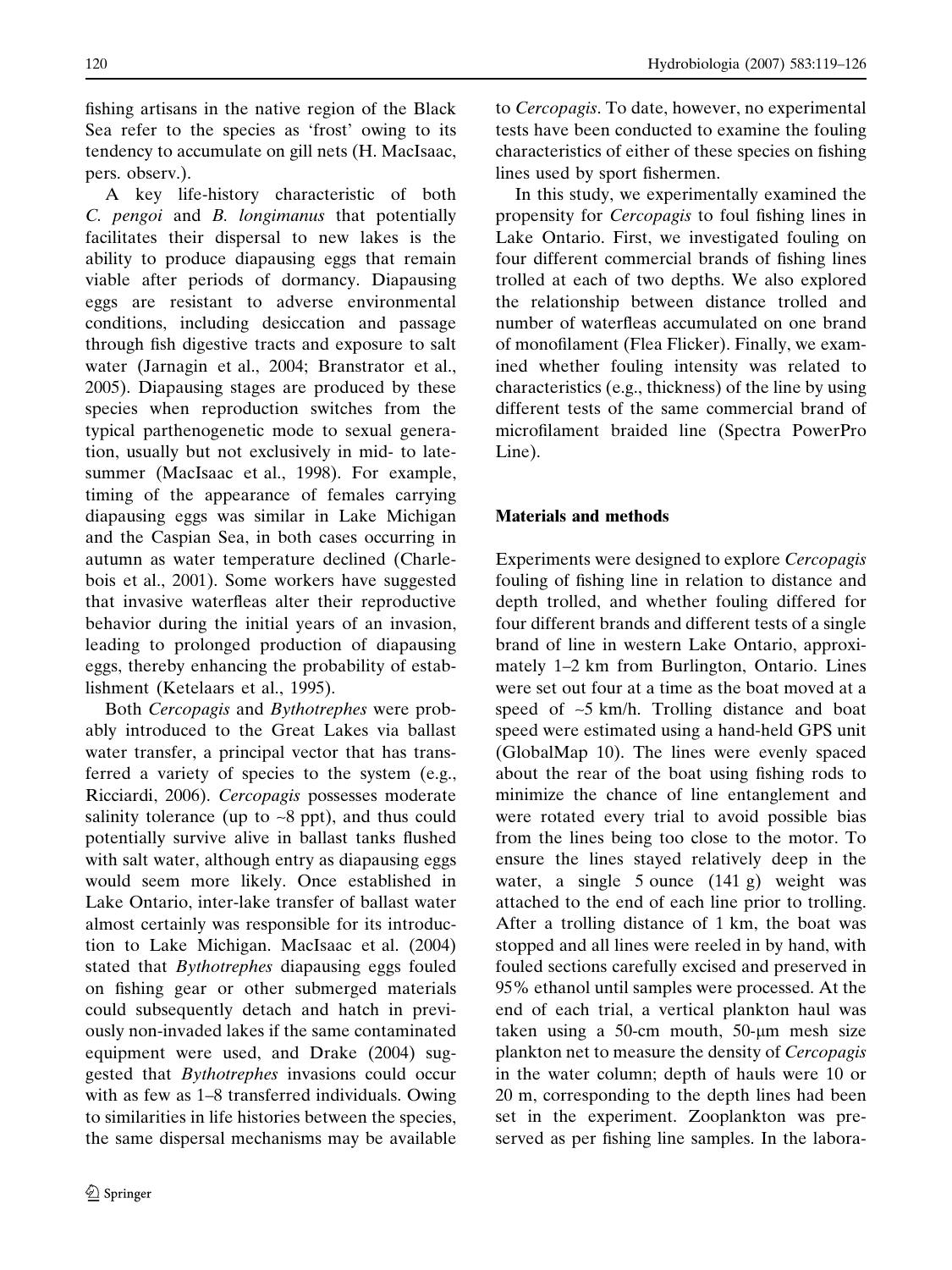tory, all zooplankton were counted in total, and identified at  $120\times$  magnification using a Leica dissection microscope where all individuals and their diapausing eggs were counted. All Cercopagis and diapausing eggs carried by adult females were identified and counted. No Bythotrephes were encountered fouled on fishing lines.

In the first experiment, we tested fouling on four of the most preferred and easily obtained brands available at tackle outlet stores. The lines had different characteristics, but all were the same weight and single textured lines. The brands were Berkley Trilene Big Game<sup>TM</sup> ("Trilene Big Game"), Berkley Trilene XL Smooth Casting<sup>TM</sup> (''Berkley Trilene XL Smooth Casting''), Red  $Wolf<sup>TM</sup>$  ("Red Wolf"), and Flea Flicker<sup>TM</sup> ("Flea Flicker''). Berkley Trilene Big Game is 0.457 mm in diameter and identified by its manufacturer as a premium fishing line that is super strong. Berkley Trilene XL Smooth Casting is described by its manufacturer as easy-casting and strong; this line has a diameter of 0.406 mm. The Red Wolf monofilament fishing line, with a diameter of 0.330 mm, is identified by its manufacturer as a value leader for cost-conscious anglers. Flea Flicker by Cortland is described by its manufacturer as a premium monofilament line specifically designed to reduce fouling by waterfleas owing to its oval (as opposed to round) shape (major and minor axis of 0.58 and 0.42 mm, respectively) and a proprietary slip additive.

The effect of trolling depth on accumulation rates on the four brands of fishing line were tested on September 7th with lines set at 10 and 20 m depth. Trolling distance was 1 km, as identified by GPS, following which lines with fouled animals were retrieved and preserved. The experiment was repeated three times. The number of Cercopagis fouled on different brands of lines set at different depths was  $ln(x + 1)$  transformed before statistical analysis with 2-way Analysis of Variance. The number of diapausing eggs per female for animals fouled on fishing lines was likewise analyzed with 2-way ANOVA.

The effect of distance trolled on Cercopagis accumulation rate was tested using only 20-lb test Flea Flicker line. Four lines were placed in the lake water at 20 m depth on September 7th and 8th. Lines were retrieved approximately every 200 m trolling distance (200, 400, 600, 800 m). The experiment was conducted three times in total, but one trial was removed for analysis because there was no accumulation. Accumulation rate  $(ln(x + 1))$  was tested using Analysis of Covariance with distance trolled as a continuous variable (including zero fouling at the origin) and trial date a categorical variable.

The effect of line thickness on accumulation rate was tested using four different thicknesses of a single braided line on September 27th. The Spectra PowerPro LineTM (''Spectra PowerPro'') is reported by the manufacturer to be the roundest and easiest-to-use fishing line on the market. This braided microfilament line has thicknesses of 0.15, 0.23, 0.28, and 0.36 mm for the 10, 20, 30, and 50 lb lines, respectively. For each trial, a 10, 20, 30 and 50 lb test line were set out at 20 m depth. Trolling continued for 1 km, after which fouled lines and animals were recovered and preserved. Accumulation rate of *Cercopagis*  $(ln(x + 1))$  and their diapausing eggs  $(ln(x + 1))$  on each thickness were each tested using a 2-way ANOVA.

## **Results**

Every brand of fishing line was fouled by Cercopagis pengoi, though accumulation rates varied significantly in relation to trolling depth (ANOVA,  $P < 0.001$ ). For example, mean Cercopagis accumulation rates were much higher for 20 than for 10 m set lines for each of the XL Smooth Casting (393 vs. 76 individuals), Flea Flicker (31 vs. 9 individuals), Big Game (143 vs. 55 individuals) and Red Wolf (266 vs. 49 individuals) (Fig. 1a). In addition, fouling rate differences among brands of fishing line were also significant (ANOVA,  $P < 0.005$ ). The Flea Flicker brand accumulated, on average 4-, 8-, and 13 fold less Cercopagis than did Big Game, Red Wolf and XL Smooth Casting lines, respectively, set out at the same time. Because diapausing eggs produced by Cercopagis are retained in the female brood chamber, the degree of fouling by female adult animals directly influences the number of diapausing eggs on each line, as does the depth lines are set. For example, mean diapausing eggs fouled on 10 and 20 m lines of XL Smooth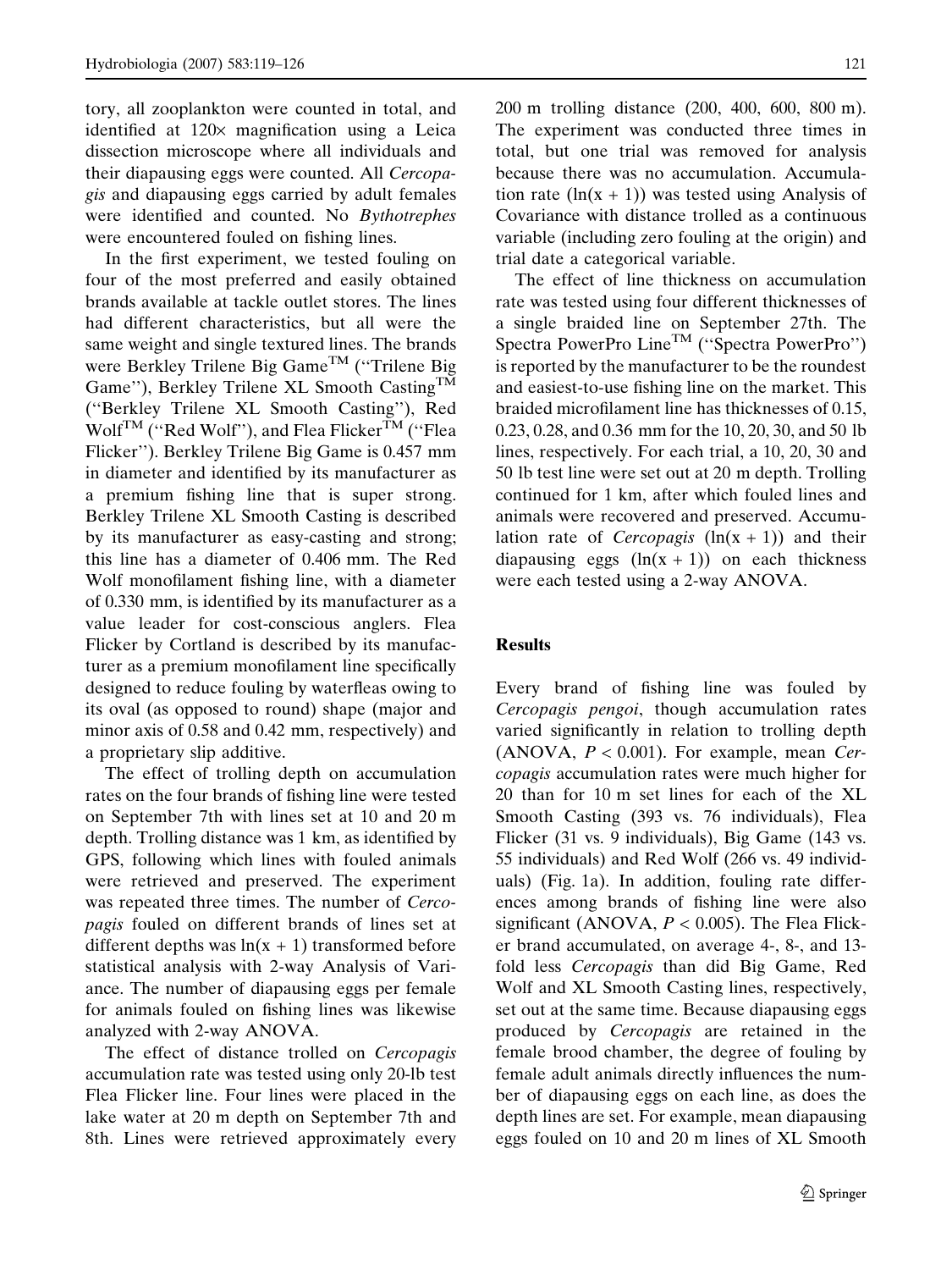

Fig. 1 Mean (+1 SE) number of Cercopagis individuals (a) and diapausing eggs (b) per line fouled on four commercial brands of fishing lines trolled at 10 and 20 m

Casting (2.00 vs. 6.67), Flea Flicker (0.00 vs. 0.67), Big Game (1.66 vs. 9.33) and Red Wolf (0.66 vs. 11.33) were related both to brand type (ANOVA,  $P < 0.005$ ) and depth of line (ANOVA,  $P < 0.0005$ )(Fig. 1b). Effects of both brand and depth remained significant when diapausing eggs were expressed per female (ANOVA,  $P < 0.05$ ). There was no significant interaction between line brand and depth for either number of Cercopagis or diapausing egg number (ANOVA,  $P > 0.05$ ).

Two trials were conducted on different days to assess the effect of trolling distance on Cercopagis

depths over a 1 km distance. Differences between fishing line types and across depths were significant

accumulation rate on fishing lines. Both trial day and distance trolled affected accumulation rate of *Cercopagis* on fishing line (ANCOVA,  $P < 0.005$ ; Fig. 2). Indeed, large differences were observed in accumulation rates for the two days, even though sampling was conducted at the same location on adjacent days.

The density of Cercopagis in Lake Ontario was high on the date we tested for differences in accumulation rates on different tests of the Spectra PowerPro (Table 1). Ten, 20, 30 and 50 lb lines averaged 806, 490, 604 and 278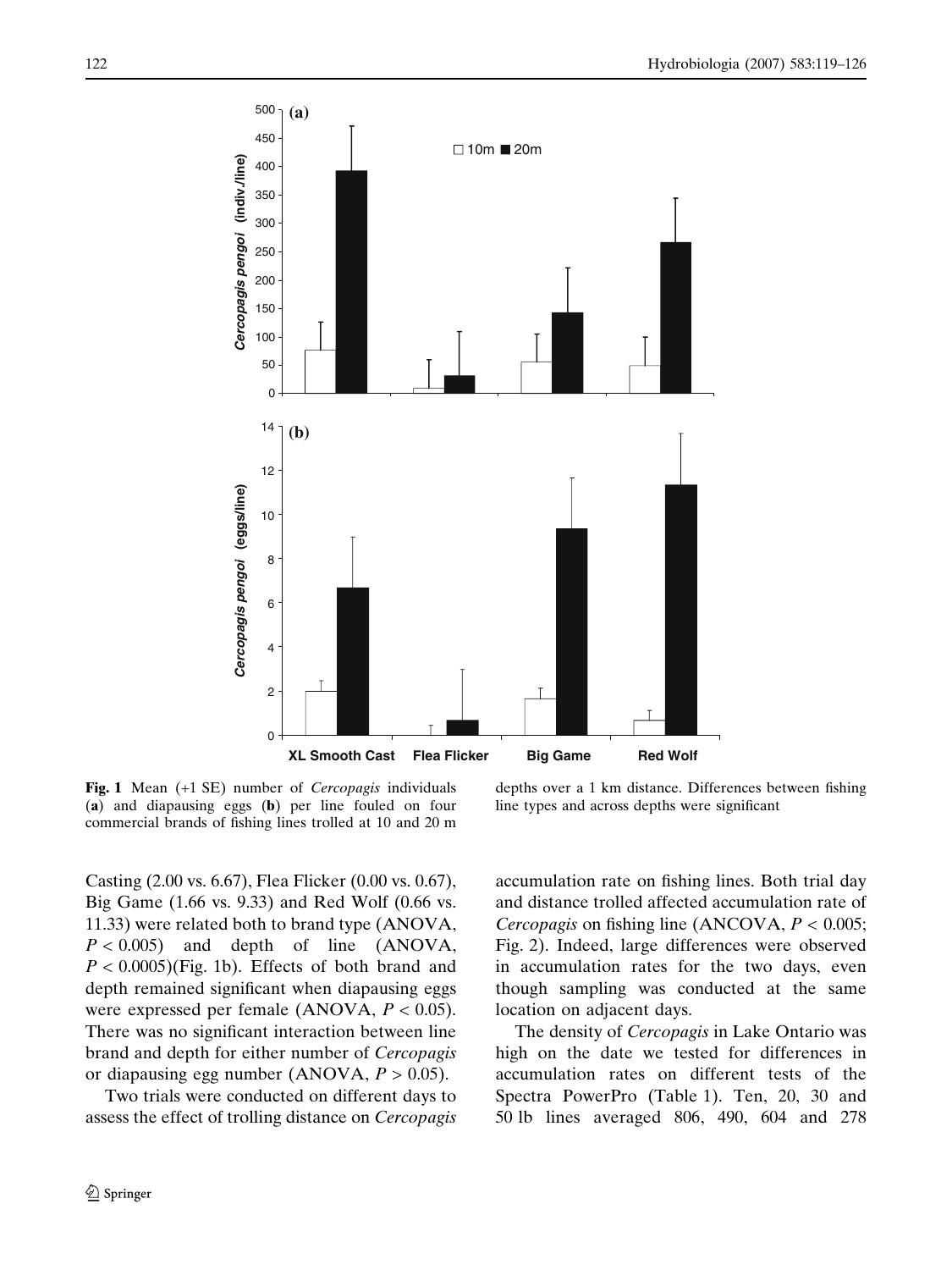

Fig. 2 Mean  $(\pm 1 \text{ SE})$  number of *Cercopagis* fouled on 20 lb test of Flea Flicker line in relation to trolling distance (m) in trials 1 (squares) and 2 (diamonds). Trials were

conducted over two days. Trials 1 and 2 had  $\mathbb{R}^2$  values of 0.92 and 0.93, respectively

**Table 1** Mean  $(\pm 1 \text{ SE})$  density of *Cercopagis* in Lake Ontario at the terminal location of each fishing line test. Samples were collected as 10 and 20 m-surface vertical tows with a 50-cm diameter, 50-µm mesh, Wisconsin-style plankton net. Tests on the effect of trolling depth and distance trolled tests were completed at the same GPS coordinates

| Date                           | Test                               | Brands tested                                                             | Number of<br>tows, depth               | Mean density of<br>C. pengoi<br>$\left(\text{ind/m}^3 \pm 1 \text{ SE}\right)$ |
|--------------------------------|------------------------------------|---------------------------------------------------------------------------|----------------------------------------|--------------------------------------------------------------------------------|
| 9/7/2005                       | Trolling depth                     | Trilene Big Game, Red Wolf,<br>Flea Flicker, Trilene XL<br>Smooth Casting | $3.10 \text{ m}$                       | $57 \pm 24$                                                                    |
| 9/7/2005 9/8/2005<br>9/27/2005 | Distance trolled<br>Line thickness | Flea Flicker<br>Spectra PowerPro                                          | $3, 20 \text{ m}$<br>$3, 20 \text{ m}$ | $81 + 29$<br>$262 \pm 143$                                                     |

Cercopagis, respectively (Fig. 3). These accumulation rates did not, however, differ statistically  $(ANOVA, P > 0.05)$ . Similarly, the mean number of diapausing eggs on these lines (82, 69, 59 and 24, respectively) did not differ significantly (Fig. 3).

#### Discussion

Diapausing stages have been hypothesized as a major dispersal mechanism for zooplankton in general (e.g., Green & Figuerola, 2005 and references therein) and Bythotrephes waterfleas in particular (e.g., Charalambidou et al., 2003; MacIsaac et al., 2004; Muirhead & MacIsaac, 2005). While less is currently known about Cercopagis than Bythotrrephes, their similar life histories suggest that mechanisms important to dispersal of one species are likely of importance to the other. Accumulation rates for Cercopagis varied widely in relation to trolling depth and distance and brand of line used, but were unrelated to thickness of test used (Figs. 1–3). It is not surprising that lines trolled farther through a water column or placed in deeper water accumulated more individuals, as contact opportunities would be proportionally higher than for lines exposed over shorter distances or lesser depths. Considering that anglers commonly troll over much greater distances than those used here, accumulation rates experienced by these individ-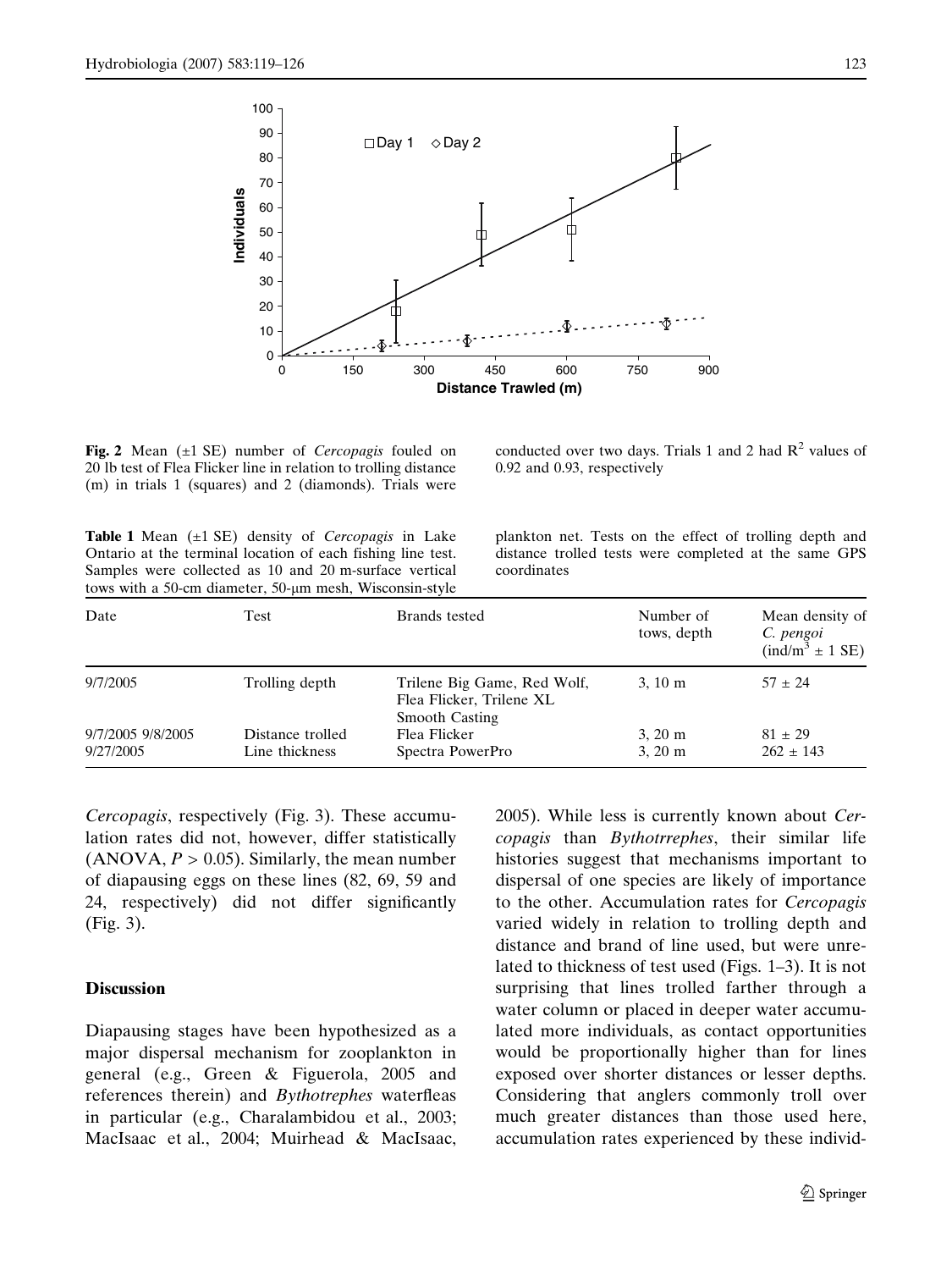

Fig. 3 Mean  $(\pm 1$  SE) number of *Cercopagis* individuals and diapausing eggs per line fouled on different tests (lb) of PowerPro line. Differences in thickness were not

uals may be correspondingly higher. In addition, lake density of Cercopagis ranged from 36 to 77 ind.  $m<sup>3</sup>$  during our trials. These values are considerably lower than mean values (281, 295 ind. m<sup>3</sup>) reported elsewhere in Lake Ontario (Makarewicz et al., 2001; Ojaveer et al., 2001; Benoit et al., 2002) and maximum values (305,  $420$  ind.  $m<sup>3</sup>$ ) reported in the Baltic Sea (Krylov et al., 1999; Ojaveer et al., 2004). Consequently, trolling during periods of enhanced Cercopagis abundance should result in greater fouling of fishing tackle. Because the species' phenology is characterized by mid- to late-summer population maxima (Benoit et al., 2002; Laxon et al., 2003; Ojaveer et al., 2004), the severity of fouling should be highest during this period.

We observed higher fouling rates on lines trolled at 20 m than at 10 m. This finding is consistent with reports that Cercopagis achieves highest abundances in the top 20 m or at the bottom of the epilimnion or top of the metalimnion (Ojaveer et al., 2001; Laxon et al., 2003), with Benoit et al. (2002), suggesting that the species accumulates of Lake Ontario. This pattern suggests that all fishing lines trolled through anything except perhaps surface waters are prone to fouling if the species is present in the lake.

The Flea Flicker brand of fishing line experienced much lower fouling (and reduced abun-

significant. Individual and diapausing egg trend lines had  $R<sup>2</sup>$  values of 0.78 and 0.98, respectively

dance of diapausing eggs) relative to the other brands tested. Indeed, the extent of fouling on Flea Flicker line was only ~12% of that of the most heavily fouled brand, XL Smooth Casting. Consequently, the Flea Flicker line holds promise for reducing the likelihood of transmission of Cercopagis from invaded to noninvaded lakes. Even though fouled Flea Flicker line would pose a risk if used on noninvaded lakes, the 'propagule pressure' associated with this line should be substantially lower than that associated with the other tested brands. Recent research has clearly implicated the importance of 'propagule pressure' as a determinant of invasion success (see Lockwood et al., 2005), thus any factors that reduce the number of transferred diapausing eggs is of potential management value.

It is not clear how many diapausing eggs of Cercopagis or Bythotrephes would be needed to initiate an invasion. Demographic collapse and invasion failure may occur when population (e.g., inoculum) sizes are very small, owing to Allee effects (Drake, 2004). This effect may be less important for species like Cercopagis and Bythotrephes, diapausing eggs of which hatch into parthenogenetic females. Drake (2004) argued that Bythotrephes invasions could succeed with high probability  $(-1.0)$  with as few as  $-10$  parthenogenetic females introduced, or with a lower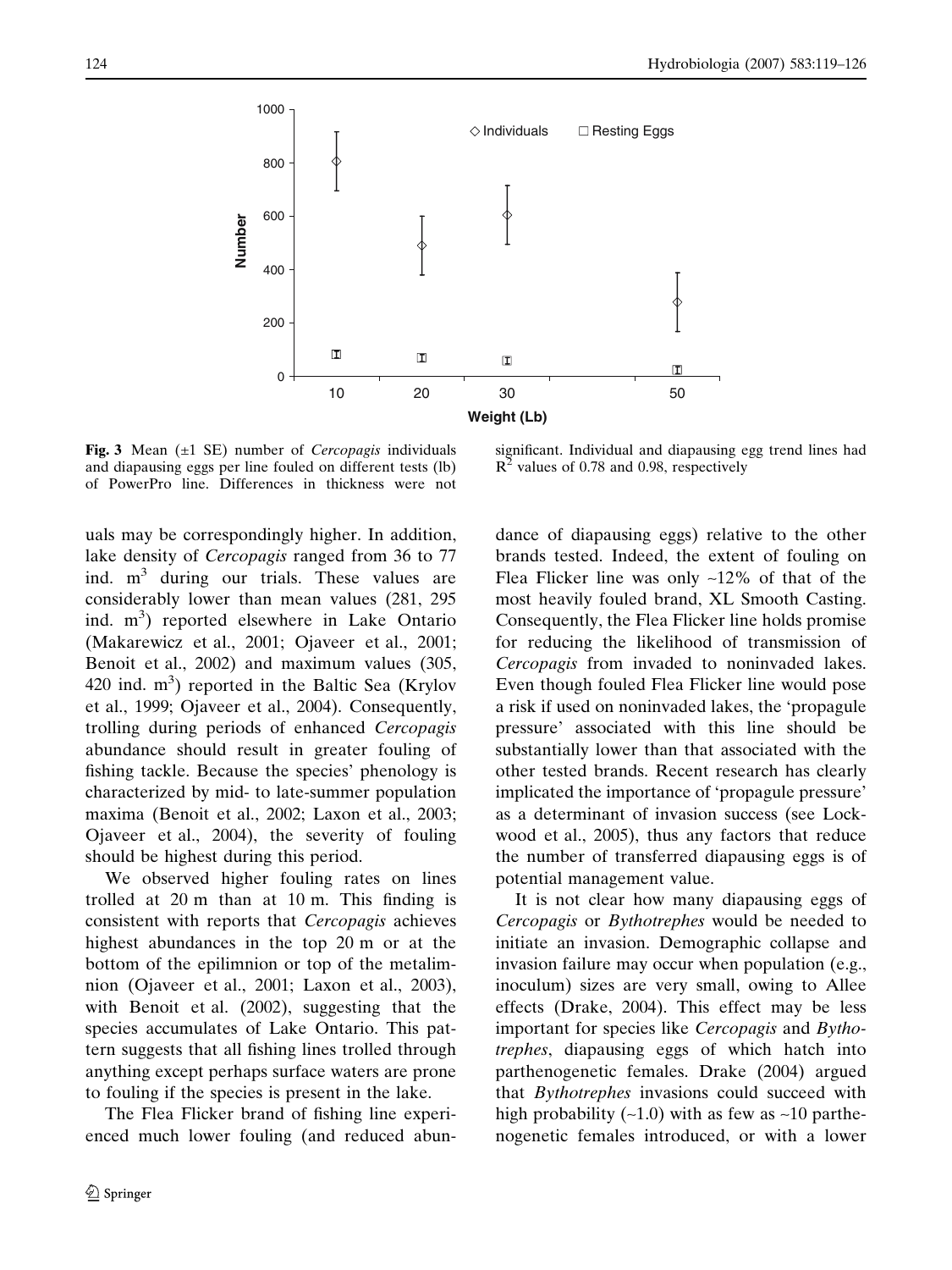probability  $(-0.45)$  with as few as 1 parthenogenetic female introduced. This model considered only demographic stochasticity, and assumed that the introduction event occurred early enough in the season that multiple generations could be produced by the time sexual reproduction and the quest for mates occurred in autumn. If introduction events occurred later in the year—as would be the case with *Cercopagis*—the inoculum required to achieve the same probability of establishment would be correspondingly higher (Drake, 2004). Assuming that the same conditions apply to Cercopagis, transfer of contaminated fishing lines from invaded to noninvaded lakes clearly poses a risk to the latter systems, as we observed up to 106 diapausing eggs per line surveyed. One factor that could reduce this risk is reduced viability of desiccated diapausing eggs. Branstrator et al. (2005) found that viability of Bythotrephes diapausing eggs was sharply lower following a desiccation periods of <1 day exposure. Thus, risk associated with fishing line highly fouled with invasive waterfleas carrying diapausing eggs might be expected to diminish with prolonged aerial exposure. Nevertheless, results of this study support the hypothesis that invertebrate diapausing stages can be present in sufficient quantities on fouled fishing line as to pose a significant risk of invasion if the uncleaned equipment is subsequently used on a noninvaded lake. These finding indicate that public education campaigns may be required to ensure that anglers do not unwittingly introduce fouled masses of Cercopagis from invaded to noninvaded lakes.

Acknowledgements We are grateful for comments from Drs. L.-M. Herborg, Sarah Bailey and Donn Branstrator, and field assistance from Colin van Overdijk, Sandra Ellis and Jim Muirhead. We acknowledge financial support from the Department of Fisheries and Oceans, NSERC, and Ontario Ministry of Natural Resources. This study received no support or compensation from, nor does it endorse, any of the products tested.

#### References

Benoit, H. P., O. E. Johannsson, D. M. Warner, W. G. Sprules & L. G. Rudstam, 2002. Assessing the impact of a recent predatory invader: the population dynamics, vertical distribution, and potential prey of Cercopagis pengoi in Lake Ontario. Limnology and Oceanography 47: 626–635.

- Branstrator, D. K., L. J. Shannon & M. E. Brown, 2005. Effects of physical and chemical stressors on survival of the diapausing egg of Bythotrephes longimanus. American Society of Limnology and Oceanography February 2005 Conference, Salt Lake City.
- Charlebois, P. M., M. J. Raffenberg & J. M. Dettmers, 2001. First occurrence of Cercopagis pengoi in Lake Michigan. Journal of Great Lakes Research 27: 258– 261.
- Drake, J. M, 2004. Allee effects and the risk of biological invasion. Risk Analysis 24: 795–802.
- Green, A. J. & J. Figuerola, 2005. Recent advances in the study of long-distance dispersal of aquatic invertebrates via birds. Diversity and Distributions 11: 49– 156.
- Jarnagin, S. T., W. C. Kerfoot & B. K. Swan, 2004. Zooplankton life cycles: direct documentation of pelagic births and deaths relative to diapausing egg production. Limnology and Oceanography 49: 1317– 1332.
- Ketelaars, H. A. M., A. J. Wagenvoort, R. F. Herbst, P. A. W. van der Salm & G. J. de Jonge-Pinkster, 1995. Life history characteristics and distribution of Bythotrephes longimanus Leydig (Crustacea, Onychopoda) in the Biesbosch reservoirs. Hydrobiologia 307: 239–251.
- Krylov, P. I., D. E. Bychenkov, V. E. Panov, N. V. Rodionova & I. V. Telesh, 1999. Distribution and seasonal dynamics of the Ponto-Caspian invader Cercopagis pengoi (Crustacea, Cladocera) in the Neva Estuary (Gulf of Finland). Hydrobiologia 393: 227– 232.
- Laxon, C. L., K. N. McPhedran, J. C. Makarewicz, I. V. Telesh & H. J. MacIsaac, 2003. Effects of the nonindigenous cladoceran Cercopagis pengoi on the lower food web of Lake Ontario. Freshwater Biology 48: 2094–2106.
- Leung, B., J. M. Drake & D. M. Lodge, 2004. Predicting invasions: propagule pressure and the gravity of Allee effects. Ecology 85: 1651–1660.
- Lockwood, J. L., P. Cassey & T. M. Blackburn, 2005. The role of propagule pressure in explaining species invasion. Trends in Ecology and Evolution 20: 223– 228.
- MacIsaac, H. J., I. A. Grigorovich, J. A. Hoyle, N. D. Yan & V. E. Panov, 1999. Invasion of Lake Ontario by the Ponto-Caspian predatory cladoceran Cercopagis pengoi. Canadian Journal of Fisheries and Aquatic Sciences 56: 1–5.
- MacIsaac, H. J., J. Borbely, J. Muirhead & P. Graniero, 2004. Backcasting and forecasting biological invasions of inland lakes. Ecological Applications 14: 773–783.
- Makarewicz, J. C., I. A. Grigorovich, E. L. Mills, E. Damaske, M. E. Cristescu, W. Pearsall, M. J. LaVoie, R. Keats, L. Rudstam, P. D. N. Hebert, H. Halbritter, T. Kelly, C. Matkovich & H. J. MacIsaac, 2001. Distribution, fecundity, and genetics of Cercopagis pengoi in Lake Ontario. Journal of Great Lakes Research 27: 19–32.